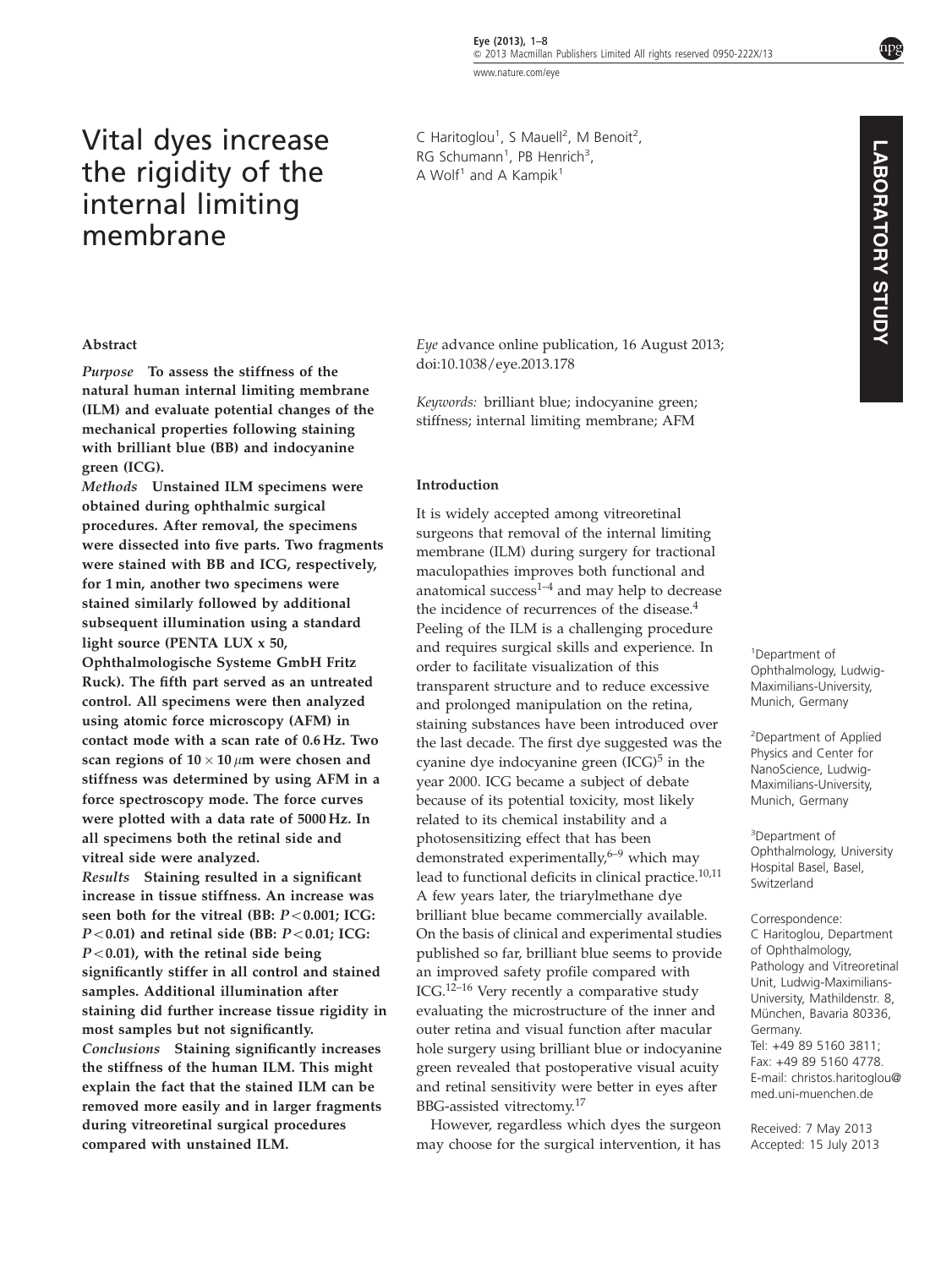been reported that the stained ILM provides an increased rigidity and can be peeled off more easily and in larger fragments as compared with the unstained tissue.[15](#page-6-0)

Atomic Force Microscopy (AFM) is a well established examination technique that has been used to measure the thickness and rigidity of human ocular basement membranes such as the unstained ILM[.18,19](#page-6-0) The aim of the present investigation was to assess and quantify in vitro changes of the ILM of the human retina after staining with either brilliant blue or ICG with and without subsequent illumination using a standard surgical light (PENTA LUX x 50, Ophthalmologische Systeme GmbH Fritz Ruck, Eschweiler, Germany) source compared with unstained ILM using AFM.

## Methods

2

The study was approved by the local Institutional Review Board.

## Tissue preparation and handling

Specimens of unstained human ILM were obtained during vitreoretinal procedures to treat macular holes and epiretinal membranes. Vitreoretinal surgery consisted of a standard 23-gauge vitrectomy, induction of a posterior vitreous detachment, and removal of epiretinal membranes if present using a pair of end-gripping 23-gauge forceps. This was followed by a peeling of the unstained ILM (surgeon AK), which was immediately placed in BSS and handed over to a technician (RS) for further processing.

Immediately after removal from the eye, the ILM specimen was placed on a glass slide and divided into five parts. Each piece was placed inside of a BSS droplet on a microscope slide (SuperFrost Plus, Gerhard Menzel GmbH, Braunschweig, Germany) that had been coated with poly-L-lysine. BSS was removed slowly while the membrane was carefully smoothed on the glass using a glass needle avoiding dehydration of the specimen during preparation. A circle was then drawn around each ILM fragment with a PAP pen. Then, a drop of brilliant blue 0.025% (Brilliant Peel; Fluoron GmbH, Neu-Ulm, Germany) or indocyanine green 0.05% was placed on two fragments each. ICG dye was prepared as follows: 25 mg of dry ICG substance (Pulsion, Munich, Germany) was first dissolved in 5 ml sterile water as recommended by the manufacturer. One microliter of this 0.5% solution was then diluted with 9 ml BSS plus resulting in a final concentration of 0.05%. Excessive dye was then rinsed off after 1 min. One of these specimens was then illuminated using a standard light source used for vitreoretinal surgery (PENTA LUX x 50, Ophthalmologische Systeme GmbH Fritz Ruck) for one

additional minute. The remaining unstained fragment served as a control. Therefore, atomic force microscopy could be performed in five fragments of each specimen: an untreated and unstained control, one after staining with brilliant blue, one after staining with brilliant blue and subsequent illumination, one after staining with ICG, and one after staining with ICG and subsequent illumination. All in all, 20 ILM specimens were analyzed for each dye, with the retinal side (BBG  $[n=8]$ ; ICG  $(n = 11)$ ) and the vitreal side (BBG  $(n = 12)$ ; ICG  $(n = 9)$ ) being evaluated separately.

ILM specimens were also stained for laminin after AFM measurements in order to determine the orientation (vitreal or retinal side) on the glass slide. For this purpose, the ILM samples were first washed three times with 0.01 molar phosphate buffered saline (PBS). In a second step, a droplet of  $120 \mu$ l 4% paraformaldehyde was placed onto the membrane for about 15 min. After another washing step,  $120 \,\mu$ l laminin labeling antibody 1:100 (Polyclonal Rabbit Anti-Laminin, Dako Deutschland GmbH, Hamburg, Germany) was added, and the sample was stored in a humidity box at  $8^{\circ}$ C for 24 h. Thereafter, a third washing step was performed followed by the staining with  $100 \mu$ l cy3 fluorescent dye-coupled secondary antibody 1 : 100 (Donkey anti-Rabbit IgG  $(H + L)$ -Cy3, Dianova GmbH, Hamburg, Germany) that was applied for 45 min. All samples were rinsed again in PBS, and  $20 \mu l$  of mounting medium (Fluorescence Mounting Medium, Dako Deutschland GmbH) was applied onto the ILM, and then covered with a round cover slip and allowed to solidify at room temperature for about 3 h.

All ILM specimens were also evaluated using a fluorescence microscope. All fluorescence imaging experiments were performed using an Axiovert 25 inversion fluorescence microscope (Carl Zeiss AG; Oberkochen, Germany). As a light source, a mercury vapor lamp (HBO 50; Osram, Munich, Germany) was used. Using the excitation filter ET545/25x (Chroma; Taoyuan Hsien, Taiwan), the 546 nm peak in the mercury spectrum was selected. The light was reflected by the dichroic T565LP (Chroma) through the objective (Fluar 10x/0.50; Carl Zeiss AG) onto the sample and excited the cy3 dye used for labeling. The emitted light passed the dichroic, passed the emission filter ET605/70 m (Chroma) and was detected using a CCD camera (Infinity 2; BFI Optilas; Dietzenbach, Germany) and processed using a computer. The camera was controlled by the software 'Infinity Capture 5.0.0' (Lumenera, Leipzig, Germany).

#### Atomic force microscopy measurements

All AFM imaging and force indentation experiments were performed using a Nanowizard II Atomic Force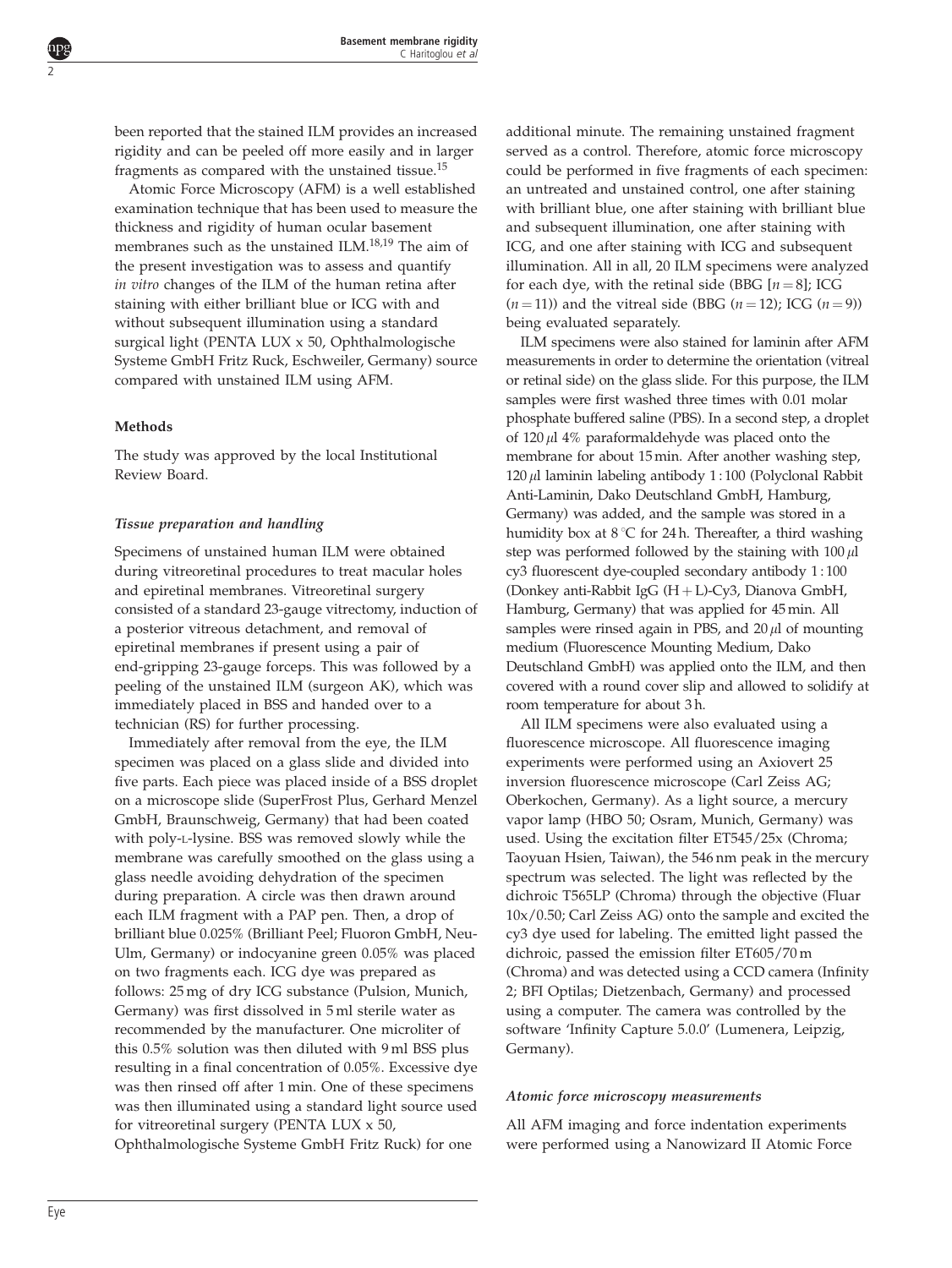Microscope (JPK Instruments, Berlin, Germany), which was mounted on an inverted microscope. For imaging and stiffness measurements with Nanowizard II AFM, standard silicon nitride triangular cantilevers (MLCT, Veeco Instruments, Plainview, NY, USA) with integrated sharp silicon–nitride pyramidal tips (nominal spring constant  $k = 0.1$  N/m, apex angle  $\alpha \sim 35^{\circ}$ ) were used. Before every measurement, the spring constant value was determined using the thermal fluctuation method. The samples were imaged in contact mode with a scan rate of 0.6 Hz while kept in PBS at room temperature. Two scan regions of  $10 \times 10 \,\mu$ m were chosen on the sample. Stiffness was determined using AFM in a force spectroscopy mode. Briefly, indentations were made over an  $8\times8$  point grid at a rate of one load/unload cycle per 2.4 s with a maximal load of 5 nN. The force curves were plotted with an approaching speed of  $3 \mu m/s$ , a retraction speed of  $7 \mu m/s$ , and a data rate of 5000 Hz. Assessment of the dynamic indentation modulus E of each force-indentation curve was plotted off-line using a data processing software (JPK Instruments AG). Therefore, the height data of the scan regions were calculated to tip-sample separation and plotted against indentation force. After fitting the Sneddon model<sup>[19](#page-6-0)</sup> to the data, the resulting elasticity modulus was averaged for each scan region.

The stiffness of an elastic material is quantified by Young's modulus (tensile modulus, elastic modulus, modulus of elasticity), a material property used to characterize materials. The SI unit of Young's modulus is the pascal (Pa or  $N m^{-2}$ ).

## Identification of ILM sample orientation

During the measurements it became necessary to determine the orientation of the sample on the glass slide. Preliminary measurements on ILM specimens stained during vitreoretinal surgery within the human eye and removed for analysis confirmed that there is a difference in elasticity on the retinal and on the vitreal side of the ILM as described in the literature.<sup>20,21</sup> As a consequence, a reliable orientation of the ILM specimens for each measurement is crucial in order to obtain reliable results. In our study, AFM imaging was used to clearly identify the rough retinal surface and the smooth vitreal surface as topographic landmarks (Figure 1a).

Additional tests for correct tissue orientation were performed using a protocol for staining for laminin and consequent fluorescence microscopy (Figure 1b). This was performed after the AFM measurements had been obtained to exclude potential effects of the illumination by the microscope on the result.



Figure 1 (a) AFM contact mode images with a size of  $80 \times 20 \,\mu$ m of both ILM sides. The smooth vitreal side can be clearly distinguished from the rough and undulated retinal side (roughness retinal: 9075 nm, vitreal: 2672 nm). The deflection signal is shown in units of nm. (b) ILM stained for laminin and imaged using fluorescence microscopy (magnification:  $\times 10$ ). The smooth vitreal and rough retinal side can be determined easily. The ILM sample is partially flipped over, and hence the difference of both sides can be appreciated.

#### Results

Staining of the ILM-samples resulted in a statistically significant increase in tissue rigidity compared with controls ([Figure 2\)](#page-3-0). Of note, the retinal surface of all specimens, both control and stained tissue, was about fivefold stiffer than the vitreal surface. Compared with unstained controls of ILM, the stiffness of the tissue significantly increased with the use of brilliant blue or ICG for staining. This was true both for the vitreal surface (BBG:  $P < 0.001$ ; ICG:  $P < 0.01$ ) as well as the retinal surface (BBG:  $P < 0.01$ ; ICG:  $P < 0.01$ ). The difference in stiffness comparing the retinal versus the vitreal surface seen in the controls remained unchanged after staining of the tissue and subsequent illumination. Calculated for each dye, there was a trend to a further increase in stiffness after illumination of the stained tissue, but this effect did not reach statistically significant levels ([Figure 2, Table 1\)](#page-3-0). Comparing the two dyes after illumination, there were statistical differences seen depending on which side was measured (BBL versus ICGL measured at the vitreal side, [Table 1\)](#page-3-0).

## Relative elasticity changes and the effect of Illumination

Comparing the Young's moduli in relation to the corresponding control sample, we noted that except for ILM samples after brilliant blue staining and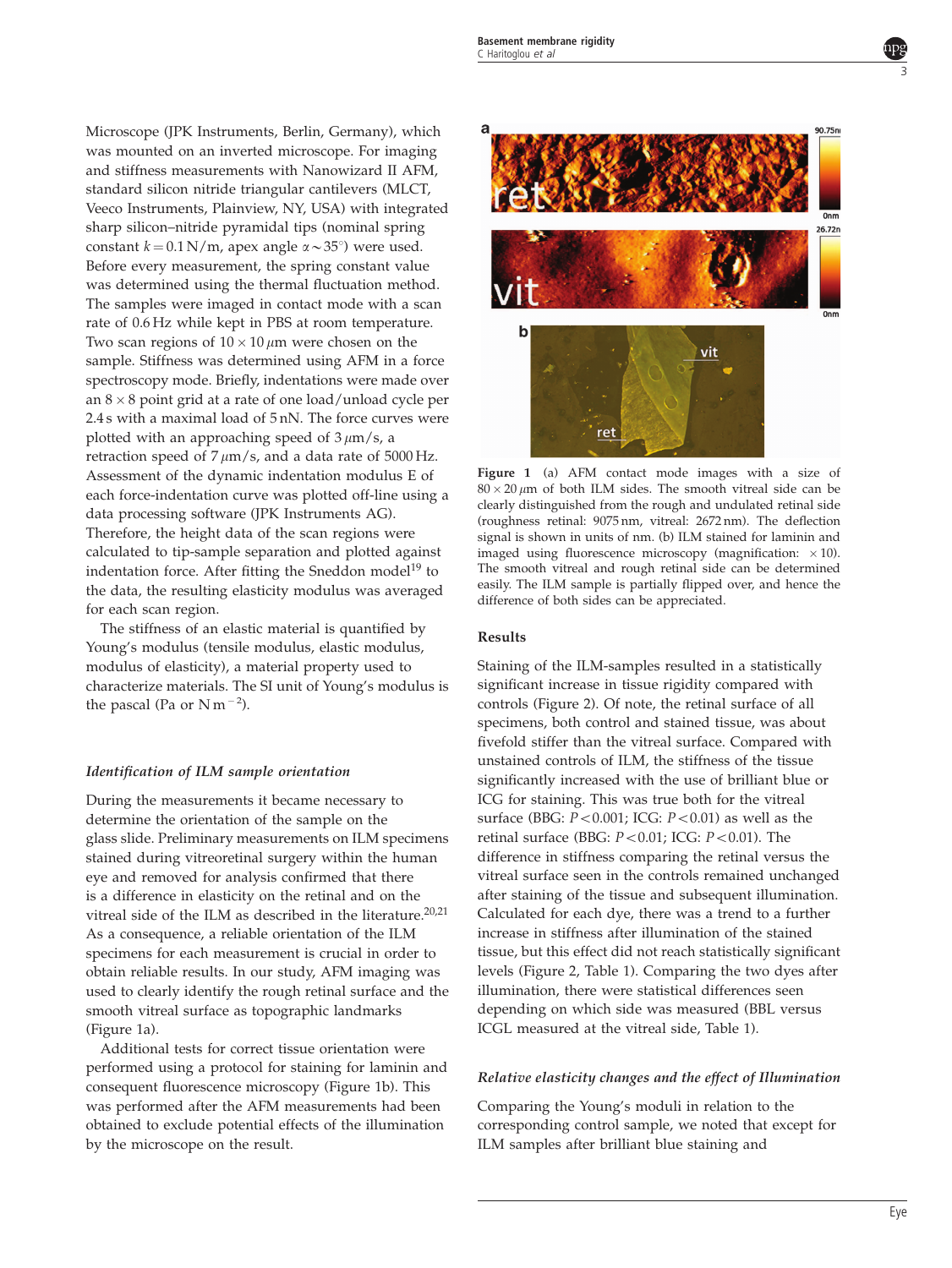



Figure 2 Averages of all map-results of ILM are plotted with respect to the measured side (vitreal: blue; retinal: red), with error bars showing the SE of the mean. Indicated P-values hold a significant level of 5% and are calculated from a t-test. BB, brilliant blue; BBL, brilliant blue and illumination; ICG, indocyanine green; ICGL, indocyanine green and illumination; WT, control. Differences between control (WT) and BBL and ICGL were also significant both for the retinal as well as the vitreal surface.

Table 1 Significant levels comparing dyes and controls with regard to the increase of stiffness measured at the retinal and vitreal surface of the ILM

| P                                | Control | <b>BB</b> | BBL       | ICG |
|----------------------------------|---------|-----------|-----------|-----|
| ILM measurements retinal surface |         |           |           |     |
| <b>BB</b>                        | 0.05    |           |           |     |
| BBL                              | 0.001   | NS        |           |     |
| <b>ICG</b>                       | 0.01    | <b>NS</b> | NS        |     |
| <b>ICGL</b>                      | 0.001   | 0.05      | <b>NS</b> | NS  |
| ILM measurements vitreal surface |         |           |           |     |
| <b>BB</b>                        | 0.001   |           |           |     |
| BBL                              | NS.     | 0.05      |           |     |
| <b>ICG</b>                       | 0.05    | <b>NS</b> | 0.01      |     |
| ICGL                             | 0.01    | <b>NS</b> | 0.01      | ΝS  |

Abbreviations: BB, brilliant blue; BBL, brilliant blue and illumination; ICG, indocyanine green; ICGL, indocyanine green and illumination; NS, not significant.

illumination (BBL) the relative elasticity change of the vitreal side was more pronounced compared with the retinal side ([Figure 3, Table 2](#page-4-0)). Of note, values for ICG with and without illumination were higher compared with brilliant blue in ILM specimens. In addition, except for BB/BBL, the relative elasticity of stained specimens increased by 1.2-fold following illumination (retinal surface:  $1.18 \pm 0.02$  for BB/BBL,  $1.23 \pm 0.04$  for ICG/ ICGL; vitreal side:  $0.69 \pm 0.05$  for BB/BBL and  $1.21 \pm 0.01$ for ICG/ICGL). This implies an additional stiffening effect of the tissue following illumination, which was not statistically significant. The gradient was around 1.2 for all dyes and tissues (except for vitreal BBL) ([Table 3](#page-4-0)).

## Discussion

The ILM of the retina is a multilaminar structure mainly composed of type IV collagen, laminin, and fibronectin and essentially represents the basement membrane of Müller cells. Although the inner vitreal surface of the ILM appears smooth, the ILM has a rough, undulated outer retinal surface, a finding being most remarkable at the posterior pole. This morphological difference helps to identify the respective side of the ILM in histological specimens as performed in the present study and helps to correlate ILM samples with regard to their localization. The ILM is adherent to the type II collagen fibers of the vitreal cortex, $22$  helping vitreal tractional forces to be transmitted to the retinal surface, contributing to the pathogenesis of several tractive maculopathies such as macular pucker, macular hole, or vitreoretinal traction syndrome. Therefore, ILM removal is considered to be an important step to successfully treat these conditions and prevent recurrences in order to remove all tractional forces adherent to the ILM.

Of note, the ILM is a very delicate structure that varies in thickness, being thicker posteriorly  $(0.5-3.2 \,\mu m)$  and thinner at the fovea and the disc  $(0.01-0.10 \,\mu m)^{23}$  The ILM is a surprisingly rigid structure. Previous AFM studies showed that the mechanical strength is in the mPa range, very similar to the articular cartilage and about 1000-fold stronger than cell layers.[18,24,25](#page-6-0) Our results underline previous reports<sup>20</sup> describing that the average stiffness of the ILM is over fivefold higher at the retinal side as compared with the vitreal side. This difference nicely explains the fact that the ILM curls up towards its vitreal side after peeling. The high

<span id="page-3-0"></span>4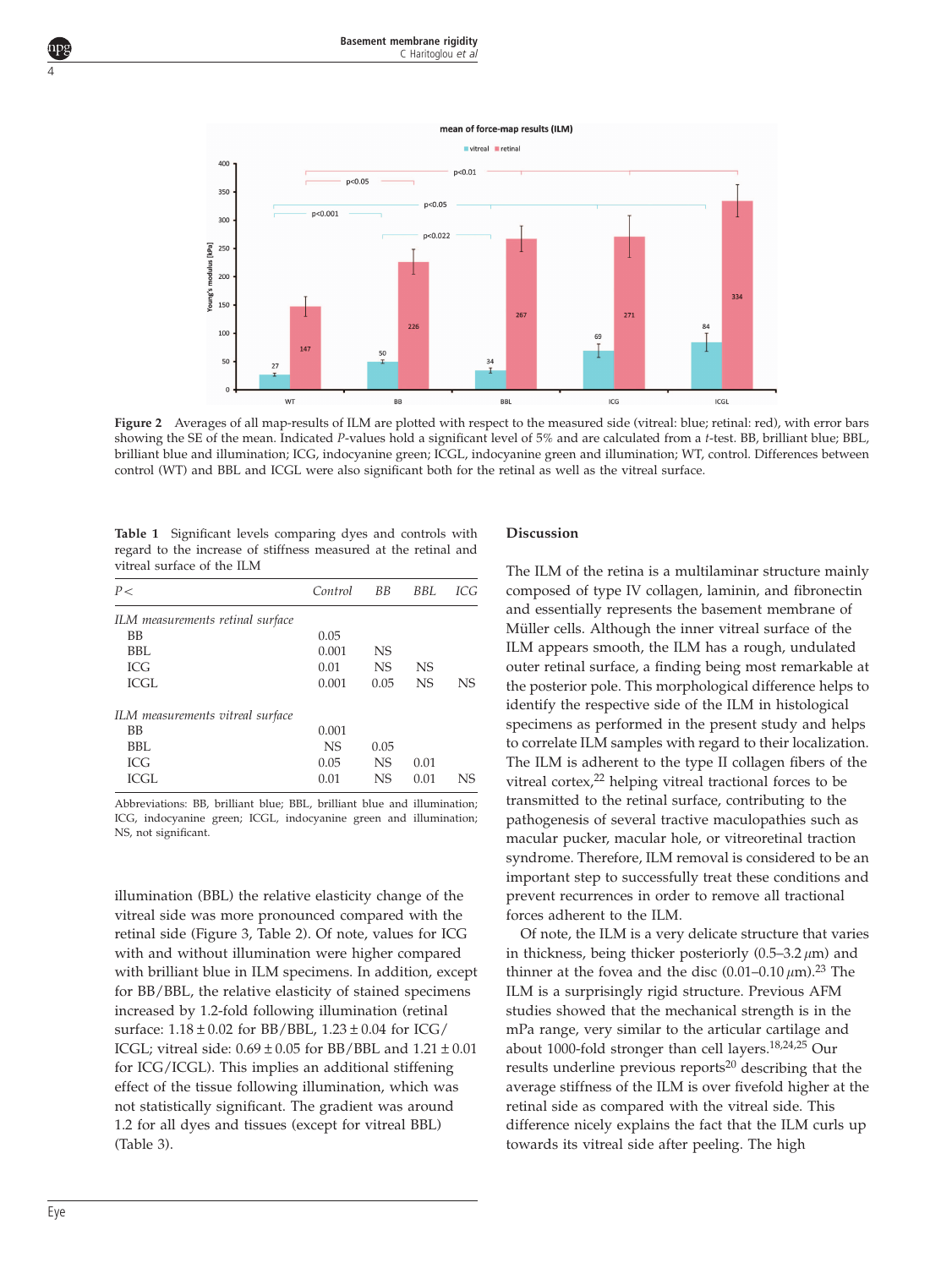

5

<span id="page-4-0"></span>

Figure 3 Relative elasticity changes of the ILM measured on the vitreal and retinal side of the tissue. BB, brilliant blue; BBL, brilliant blue and illumination; ICG, indocyanine green; ICGL, indocyanine green and illumination; WT, control.

|             | Control         | ΒB              | BBL             | ICG             | ICGL            |
|-------------|-----------------|-----------------|-----------------|-----------------|-----------------|
| Retinal ILM | $1.00 \pm 0.12$ | $1.54 \pm 0.10$ | $1.81 \pm 0.09$ | $1.84 \pm 0.14$ | $2.27 \pm 0.09$ |
| Vitreal ILM | $1.00 \pm 0.10$ | $1.85 \pm 0.06$ | $1.27 + 0.13$   | $2.57 \pm 0.17$ | $3.12 \pm 0.19$ |

Abbreviations: BB, brilliant blue; BBL, brilliant blue and illumination; ICG, indocyanine green; ICGL, indocyanine green and illumination. Except for BBL the values of vitreal ILM exceed those of retinal ILM.

mechanical strength of the natural, unstained ILM gives the possibility to grasp the ILM using an end-gripping forceps and to peel off mechanically the ILM from the underlying nerve fiber layer.

As unaided, unstained ILM peeling requires great surgical skills. Staining substances were introduced during the last years that greatly facilitate the visualization and removal of the ILM during vitreomacular surgeries. Both dyes in clinical use, ICG and BBG, provide selective staining properties and a good enough contrast to identify and peel off the ILM. The advantage of ILM staining is obvious. Better visualization is supposed to result in an easier removal without damage to the underlying nerve fiber layer and consequently better functional results postoperatively.

However, it is a commonly reported intraoperative observation that stained ILM can be peeled of more easily and in larger fragments as compared with the unstained ILM. On the basis of the present study, we hypothesize that there are specific tissue dye interactions that increase the stiffness of ILM, and we conclude that the observed change in stiffness is a very likely explanation for the easier removal of ILM after staining. The effect appears more pronounced when using ICG as Table 3 Gradients between the dye-specific lightexposed and unexposed samples

|             | <i>BBL/BB</i>   | <i>ICG/ICGL</i> |
|-------------|-----------------|-----------------|
| ILM retinal | $1.18 \pm 0.02$ | $1.23 \pm 0.04$ |
| ILM vitreal | $0.69 \pm 0.05$ | $1.21 \pm 0.01$ |

Abbreviations: BB, brilliant blue; BBL, brilliant blue and illumination; ICG, indocyanine green; ICGL, indocyanine green and illumination. Except for the gradient of BBL and BB the gradient values are located around 1.2.

compared with BBG. Interestingly, illumination using a standard surgical light source did not contribute a significant effect to even further increase the stiffness of the tissue. However, except for brilliant blue, illumination increased the stiffness in all examined tissues and irrespective of the measured surface in a very consistent manner by 1.2-fold. Interestingly, the change of elasticity was more pronounced at the vitreal side compared with the retinal side. This may be explained by the presence of collagen remnants adherent to the vitreal side of the specimens that further increase the stiffening effect after staining using the dye.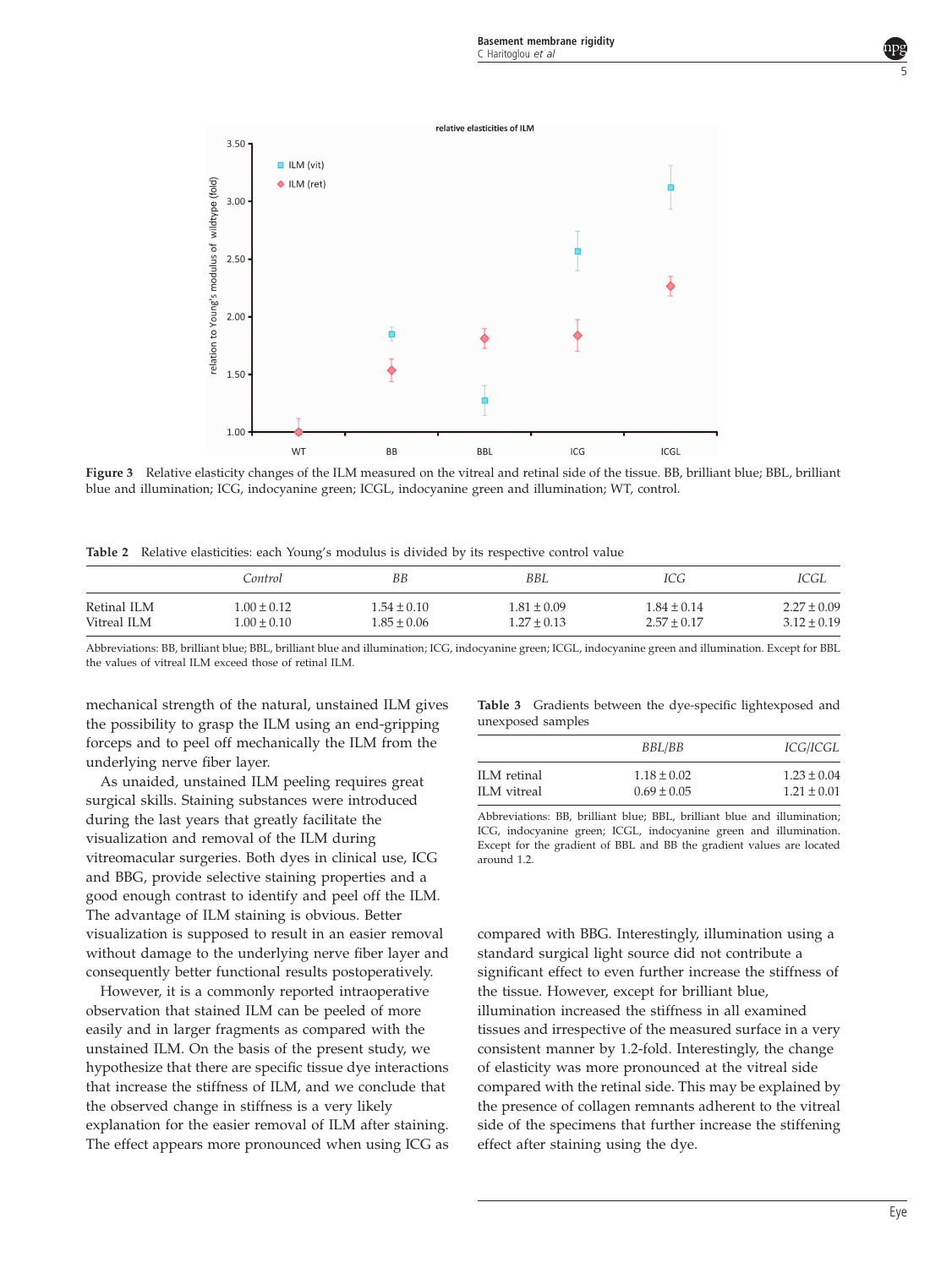One may argue that the easier removal after staining is merely related to the better visualization of the ILM. Better visualization undoubtedly helps to identify the ILM and initiate the peeling at the correct plane of dissection, but does not explain the altered mechanical properties as such. Alternatively, one may suggest that the adhesion of the stained ILM is decreased, implying that there is an alteration of the cleavage plane or some kind of loosening of the ILM from the underlying nerve fiber layer as an effect of the dye applied. The issue of the alteration of the cleavage plane was extensively discussed in the literature as a possible effect of ICGrelated phototoxicity.[10,26](#page-6-0) Under the light of the present study and its results, this hypothesis must be challenged as BB and ICG reveal quite similar changes concerning their mechanical properties, and no phototoxicity is known for BB (see below).

However, the underlying mechanism for the observations described in the present study remains hypothetical. Looking at the published literature there are some studies describing an alteration of the mechanical properties of the ILM after staining: For ICG, Wollensak et al.[27,28](#page-6-0) reported an increased stiffness of the ICG-stained ILM following 3 min of illumination of the stained post-mortem porcine retina, showing a significant increase in ultimate force by 45% and a decrease in ultimate elongation by 24%. Interestingly, no such effect was seen without subsequent illumination, suggesting a light-dependent process. They, therefore, concluded that the stiffening effect of ICG combined with light is related to a photosensitizing effect of ICG by the formation of a triplet state of the ICG molecule and reactive oxygen species (type I reaction of photooxidation).[27,29](#page-6-0) Reactive oxygen species then lead to photooxidative damage of cells and physical crosslinking of collagen fibers such as the type IV collagen of the ILM.<sup>27,28,30</sup> However, in our own experiments using AFM in fresh human tissue, an increase in stiffness was seen also for ICG without subsequent illumination maybe because the specimens were not kept in darkness as described for Wollensak's experimental setting.[27](#page-6-0) It is widely accepted that the potential toxic effects of ICG[10,11,31,32](#page-6-0) as described clinically are very likely related to photosensitizing properties of ICG as described above and the decomposition products of the ICG molecule after illumination.[7,8,33](#page-6-0)

Importantly, other additional relevant tissue–dye interactions seem to have a role as a causative effect for the increase in tissue stiffness, as increased rigidity was also seen for BBG in our experiments. In contrast to ICG, BBG, a triarylmethane dye, has no known photosensitizing properties. This observation is of relevance as histological evaluations of ICG-stained ILM specimens obtained during macular hole surgery

revealed the striking presence of retinal debris and large cellular fragments adherent to the retinal surface of the ILM.[10](#page-6-0) As such extensive cellular components had not been seen before the use of ICG in macular surgery, it was hypothesized that the presence of cellular material was the result of an ICG-induced alteration of the cleavage plane from the retinal surface of the ILM to the innermost retinal layers.[26](#page-6-0) Although large retinal cellular fragments were noted after ICG staining, cellular retinal fragments in a lesser degree were also seen when ICG had not been used for staining and fragments appeared only in areas of folded ILM in specimens obtained during surgery for epimacular membranes.<sup>[34](#page-7-0)</sup> It was suggested that this observation may be related to the increased rigidity of a multilayered structure such as an epimacular membrane compared with the bare ILM, and the presence of retinal debris was interpreted as the result of a mechanical trauma during peeling. $34$  The presence of sub-ILM changes in terms of cellular fragments was confirmed by a recent study by Hiscott and colleagues<sup>[35](#page-7-0)</sup> suggesting that the plane of separation during ILM peeling for epiretinal membrane surgery may be altered. They concluded that this alteration was not related to the use of the dye, but should be interpreted as a result of the ERM formation or of the ERM-inducing pathology such as the modulation of GFAP within Müller cells or the continuity between components of epimacular membranes and the retina through pores of the ILM, which may increase the adhesion forces between these cells and the ILM.[35,36](#page-7-0) In addition, one may hypothesize that an epiretinal membrane, which is peeled off along with the underlying ILM, is stiffer compared with the ILM alone as removed during macular hole surgery. However, when taking together the described cellular interactions and our observations of increased rigidity in the stained ILM, regardless which dye is used, it is quite comprehensible that there is an increased likelihood to alter the cleavage plane during vitreoretinal surgeries both for epimacular membranes and macular holes to the inner retinal layers, because the rigidity is altered either by the presence of epimacular tissue or by the use of certain vital dyes.

The present investigation has some limitations. One needs to consider that AFM provides measurements of the surface of the tissue with a limited penetration. It is known that both ICG and BB do not penetrate the ILM, the staining effect is limited to the tissue surface. Therefore, a stiffening effect as measured by AFM might be more pronounced at the surface of the stained tissue. In addition, AFM measurements as performed herein do not represent direct measurements of the changes of the tensile strength of the ILM. Nevertheless, as the ILM represents an irregularly structured meshwork of various fibers, one may transfer our findings and conclude that

6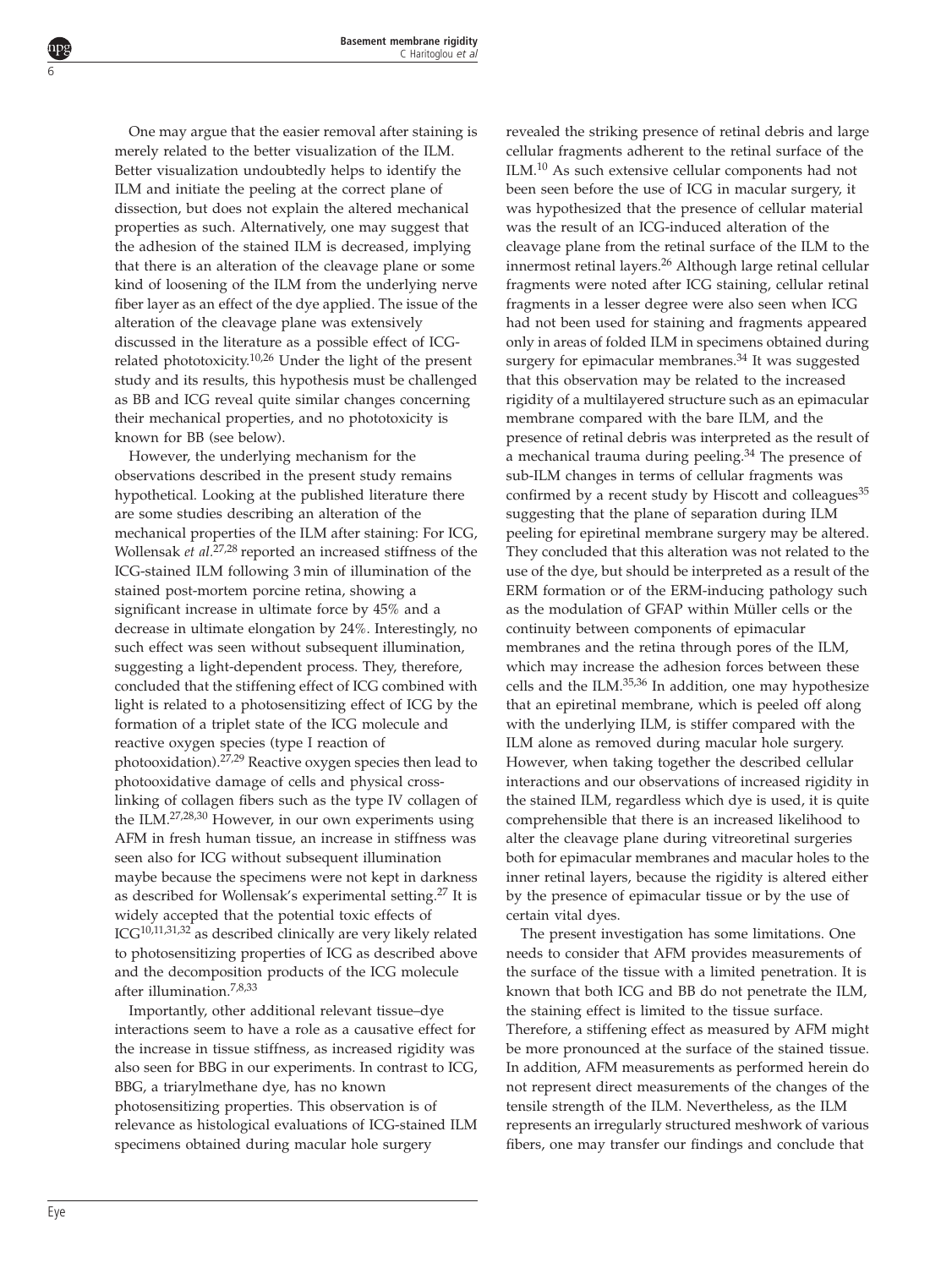<span id="page-6-0"></span>an increase in the stiffness measured at the surface correlates to an increase in the tensile strength, which would not hold for regularly structured tissues.

Against the background of the present study, it will be interesting to evaluate potential influences of different dye concentrations and exposure times. In addition, potential effects of age or sex of the patients as well as of other underlying diseases may be evaluated in a larger sample size.

## Conflict of interest

The authors declare no conflict of interest.

## Acknowledgements

We thank Renate Scheler, TA, for her excellent technical support (as usual).

#### References

- 1 Brooks Jr HL. Macular hole surgery with and without internal limiting membrane peeling. Ophthalmology 2000; 107: 1939–1948.
- 2 Haritoglou C, Gass CA, Schaumberger M, Ehrt O, Gandorfer A, Kampik A. Macular changes after peeling of the internal limiting membrane in macular hole surgery. Am J Ophthalmol 2001; 132: 363–368.
- 3 Eckardt C, Eckardt U, Groos S, Luciano L, Reale E. Entfernung der membrane limitans interna bei Makulalöchern. Ophthalmologe 1997; 94: 545-551.
- 4 Park DW, Dugel PU, Garda J, Sipperley JO, Thach A, Sneed SR et al. Macular pucker removal with and without internal limiting membrane peeling: pilot study. Ophthalmology 2003; 110: 62–64.
- 5 Kadonosono K, Itoh N, Uchio E, Nakamura S, Ohno S. Staining of the internal limiting membrane in macular hole surgery. Arch Ophthalmol 2000; 118: 1116–1118.
- 6 Rodrigues EB, Meyer CH, Mennel S, Farah ME. Mechanisms of intravitreal toxicity of indocyanine green dye: implications for chromovitrectomy. Retina 2007; 27(7): 958–970.
- 7 Yam HF, Kwok AK, Chan KP, Lai TY, Chu KY, Lam DS et al. Effect of indocyanine green and illumination on gene expression in human retinal pigment epithelial cells. Invest Ophthalmol Vis Sci 2003; 44(1): 370–377.
- Sato T, Ito M, Ishida M, Karasawa Y. Phototoxicity of indocyanine green under continuous fluorescent lamp illumination and its prevention by blocking red light on cultured Müller cells. Invest Ophthalmol Vis Sci 2010; 51(8): 4337–4345.
- 9 Hillenkamp J, Dydykina S, Klettner A, Treumer F, Vasold R, Bäumler W et al. Safety testing of indocyanine green with different surgical light sources and the protective effect of optical filters. Retina 2010; 30(10): 1685–1691.
- 10 Haritoglou C, Gandorfer A, Gass CA, Schaumberger M, Ulbig MW, Kampik A. Indocyanine green-assisted peeling of the internal limiting membrane in macular hole surgery affects visual outcome: a clinicopathologic correlation. Am J Ophthalmol 2002; 134: 836–841.
- 11 Tsuiki E, Fujikawa A, Miyamura N, Yamada K, Mishima K, Kitaoka T. Visual field defects after macular hole surgery with indocyanine green-assisted internal limiting membrane peeling. Am J Ophthalmol 2007; 143: 704–705.
- 12 Enaida H, Hisatomi T, Hata Y, Ueno A, Goto Y, Yamada T et al. Brilliant blue G selectively stains the internal limiting membrane/brilliant blue G-assisted membrane peeling. Retina 2006; 26: 631–636.
- 13 Ueno A, Hisatomi T, Enaida H. Biocompatibility of brilliant blue G in a rat model of subretinal injection. Retina 2007; 27: 499–504.
- 14 Januschowski K, Mueller S, Spitzer MS, Schramm C, Doycheva D, Bartz-Schmidt KU et al. Evaluating retinal toxicity of a new heavy intraocular dye, using a model of perfused and isolated retinal cultures of bovine and human origin. Graefes Arch Clin Exp Ophthalmol 2012; 250(7): 1013–1022.
- 15 Remy M, Thaler S, Schumann RG, May CA, Fiedorowicz M, Schuettauf F et al. An in-vivo evaluation of brilliant blue G in animals and humans. Br J Ophthalmol 2008; 92: 1142–1147.
- 16 Rodrigues EB, Penha FM, Farah ME, de Paula Fiod Costa E, Maia M, Dib E et al. Preclinical investigation of the retinal biocompatibility of six novel vital dyes for chromovitrectomy. Retina 2009; 29(4): 497–510.
- 17 Baba T, Hagiwara A, Sato E, Arai M, Oshitari T, Yamamoto S. Comparison of vitrectomy with brilliant blue G or indocyanine green on retinal microstructure and function of eyes with macular hole. Ophthalmology 2012; 119(12): 2609–2615.
- 18 Halfter W, Dong S, Dong A, Eller AW, Nischt R. Origin and turnover of ECM proteins from the inner limiting membrane and vitreous body. Eye 2008; 22(10): 1207–1213.
- Sneddon IN. The relation between load and penetration in the axisymmetric boussinesq problem for a punch of arbitrary profile. Int J Engng Sci 1965; 3: 47–57.
- 20 Henrich PB, Monnier CA, Halfter W, Haritoglou C, Strauss RW, Lim RY et al. Nanoscale topographic and biomechanical studies of the human internal limiting membrane. Invest Ophthalmol Vis Sci 2012; 53(6): 2561–2570.
- 21 Heegaard S, Jensen OA, Prause JU. Structure and composition of the inner limiting membrane of the retina. SEM on frozen resin-cracked and enzyme-digested retinas of Macaca mulatta. Graefes Arch Clin Exp Ophthalmol 1986; 224: 355–360.
- 22 Sebag J. Anatomy and pathology of the vitreo-retinal interface. Eye 1992; 6: 541–552.
- 23 Streeten BA. Disorders of the vitreous. In: Garner A, Klintworth GK (eds) Pathophysiology of Ocular Disease—A Dynamic Approach, part B. Marcel Dekker: New York, 1982; 1381–1419.
- 24 Candiello J, Balasubramani M, Schreiber EM, Cole GJ, Mayer U, Halfter W et al. Biomechanical properties of native basement membranes. FEBS J 2007; 274(11): 2897–2908.
- 25 Halfter W, Candiello J, Hu H, Zhang P, Schreiber E, Balasubramani M. Protein composition and biomechanical properties of in vivo-derived basement membranes. Cell Adh Migr 2012; 7(1): 64–71.
- 26 Gandorfer A, Haritoglou C, Gandorfer A, Kampik A. Retinal damage from indocyanine green in experimental macular surgery. Invest Ophthalmol Vis Sci 2003; 44: 316–323.
- 27 Wollensak G. Biomechanical changes of the internal limiting membrane after indocyanine green staining. Dev Ophthalmol 2008; 42: 82–90.